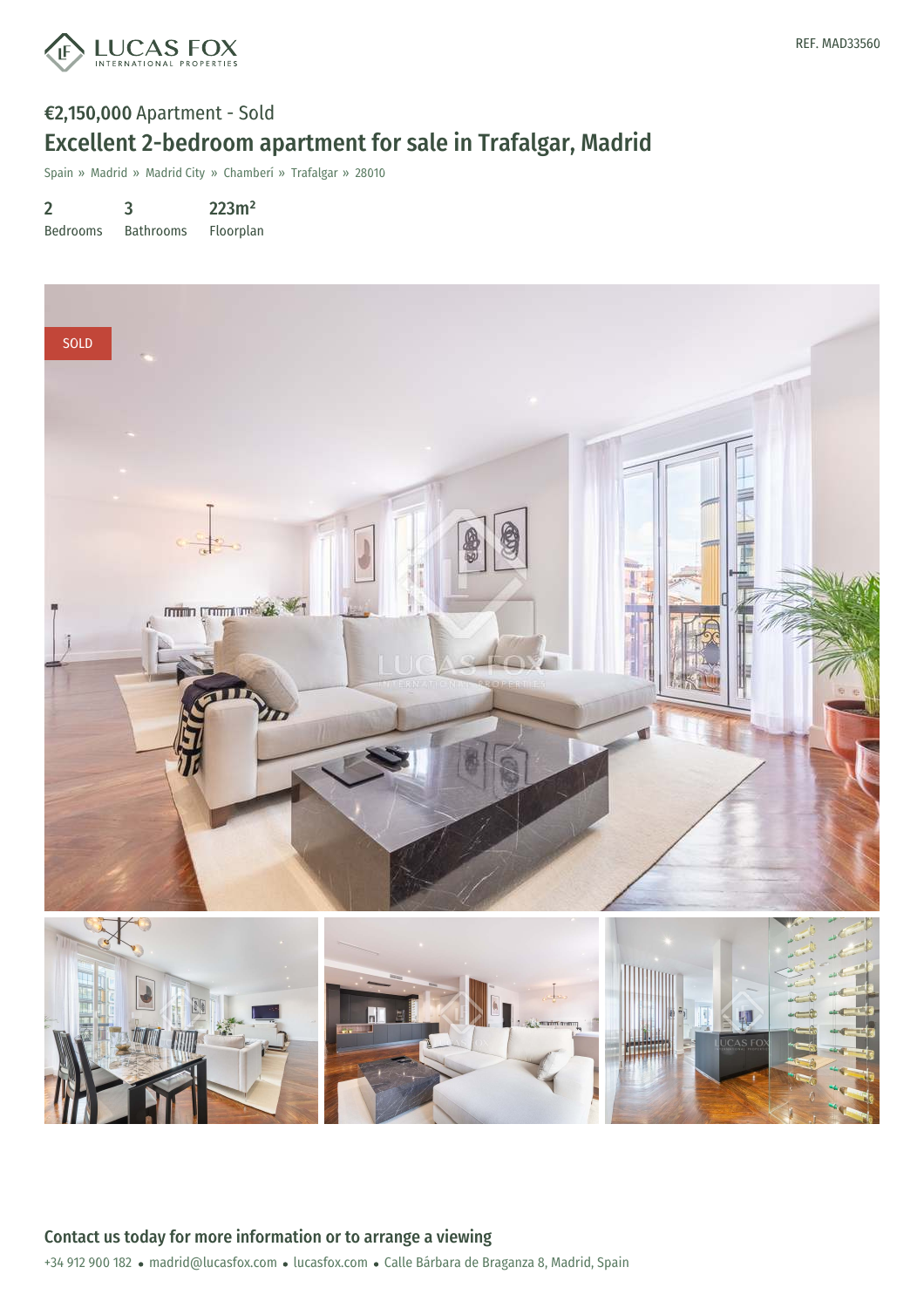

# €2,150,000 Apartment - Sold Excellent 2-bedroom apartment for sale in Trafalgar, Madrid

Spain » Madrid » Madrid City » Chamberí » Trafalgar » 28010

2 Bedrooms 3 Bathrooms 223m² Floorplan

#### **OVERVIEW**

### Completely renovated, luxury property on a high floor and with plenty of light, for sale in one of the main streets in the centre of Madrid, in the Trafalgar area.

Lucas Fox offers this luxurious apartment, completely renovated with high quality and great attention to detail. It is located in a modern building from 1940 in very good condition and with a doorman, on a fourth floor with 4 balconies over the street.

The apartment has a small entrance hall followed by a huge living-dining room with 4 balconies and an open kitchen, but separated from the living room. It comes equipped with all high-end appliances and a large island with a worktop made with the best materials. In the kitchen, we also find a laundry room with enough storage space. Between the living room and the kitchen, there is the great surprise of this house, a cosy cinema room, with a large sofa and a wine cellar.

In the night area, we have a guest toilet and a guest bedroom with a private bathroom. The master bedroom, of a very generous size, has a sleeping area with a double bed and a wooden headboard that serves as a separation between it and the bathroom, with a bathtub and shower. Next to the bathroom, there is a large dressing room with a central cabinet. The master bedroom has windows onto a courtyard with a garden, views that are hard to find in Madrid.

The complete renovation also has incredible details: the wooden floor throughout the home is made by craftsmen and made to measure; all the lighting in the home can be dimmed to create different environments; the radiators are new, and the heating is by gas. It also has a hot and cold system through ducts on the roof. It is sold fully furnished and equipped. Some of the furniture that is made of wood is also made by carpenters and [made](mailto:madrid@lucasfox.com) to meas[ure.](https://www.lucasfox.com)

It is a unique home, ideal for singles or couples and in a highly sought-after area as it is located on Calle Fuencarral, the main street in the centre of Madrid, with a variety of shops, restaurants, cinema and other businesses. Between the roundabout of Quevedo and the roundabout of Bilbao, in the heart of the Trafalgar neighbourhood.

Do not hesitate to contact us for more information and to make an appointment.



[lucasfox.com/go/mad33560](https://www.lucasfox.com/go/mad33560)

Lift, High ceilings, Natural light, Wooden flooring, Air conditioning, Balcony, Built-in wardrobes, Domotic system, Double glazing, Equipped Kitchen, Exterior, Heating, Home cinema, Renovated, Transport nearby, Views, Walk-in wardrobe